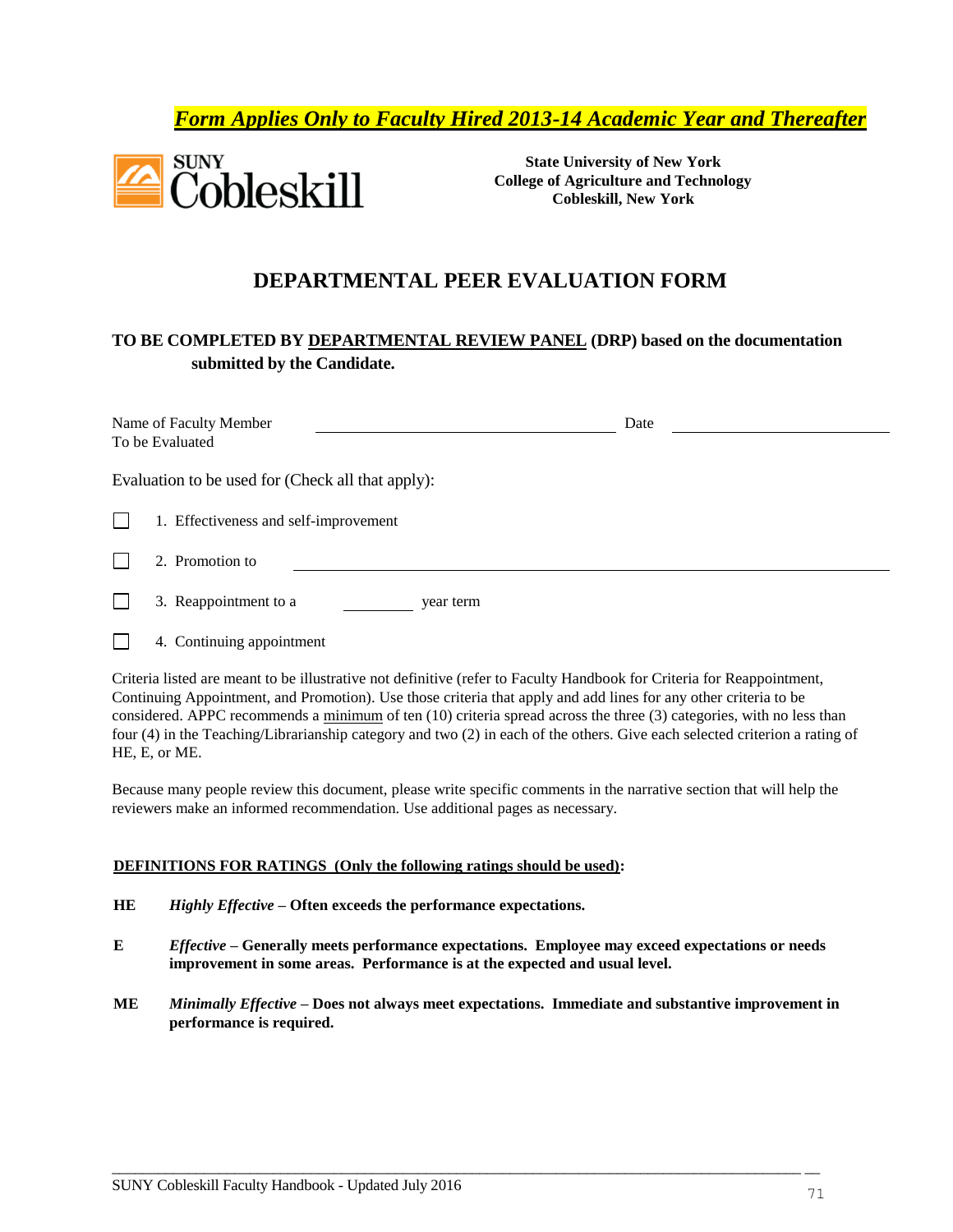# *Performance Category #1a – Effectiveness in Teaching*

For ease of completion, Category #1 is split between Teaching and Librarianship. Please use the section that applies to the specific faculty member.

| Rating |    |                                                                                                                                 | Rating |     |                                                                                 |  |
|--------|----|---------------------------------------------------------------------------------------------------------------------------------|--------|-----|---------------------------------------------------------------------------------|--|
|        |    | Instructional proficiency in speech,<br>organization of material, style of<br>presentation, stimulation of critical<br>thinking |        | 6.  | Developing appropriate course content,<br>curriculum, and/or teaching materials |  |
|        |    | In-depth knowledge of content area                                                                                              |        | 7.  | Creating/implementing appropriate<br>instruments for student assessment         |  |
|        | 3. | Current/proven pedagogical practices                                                                                            |        | 8.  | Adapts/enhances course content based on<br>feedback                             |  |
|        | 4. | Interacting with students outside of<br>classroom setting                                                                       |        | 9.  |                                                                                 |  |
|        |    | Engaging advisees regularly                                                                                                     |        | 10. |                                                                                 |  |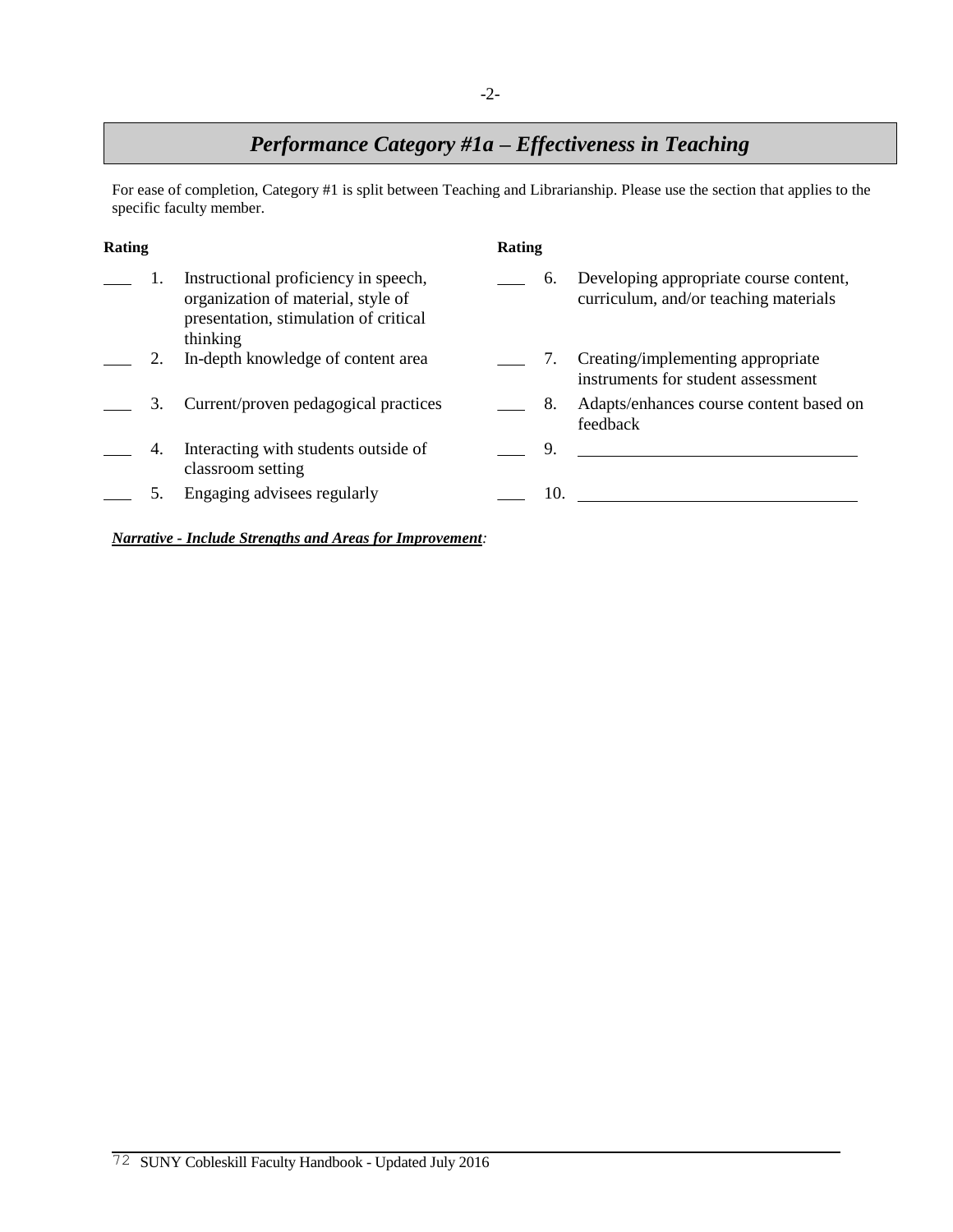# *Performance Category #1b – Effectiveness in Librarianship*

For ease of completion, Category #1 is split between Teaching and Librarianship. Please use the section which applies to the specific faculty member.

| Rating |    |                                                                                                    | Rating      |     |                                                                  |  |
|--------|----|----------------------------------------------------------------------------------------------------|-------------|-----|------------------------------------------------------------------|--|
|        |    | In-depth knowledge of specialization                                                               |             | 7.  | Creates and maintains instruments for<br>assessing effectiveness |  |
|        | 2. | Uses feedback to improve operations and/or<br>performance                                          | $\equiv$ 8. |     | Promoting services                                               |  |
|        | 3. | Managing area/s of responsibility<br>(supervising/evaluating staff, policies,<br>procedures, etc.) |             | 9.  | Developing liaison relationships                                 |  |
|        | 4. | Understanding of overall operations,<br>commitment to goals/services                               |             | 10. | Developing programs                                              |  |
|        |    | New initiatives                                                                                    |             | 11. |                                                                  |  |
|        | 6. | Integrating information literacy into the<br>curriculum                                            |             | 12. |                                                                  |  |

 $\overline{\phantom{a}}$  , and the contribution of the contribution of the contribution of the contribution of the contribution of the contribution of the contribution of the contribution of the contribution of the contribution of the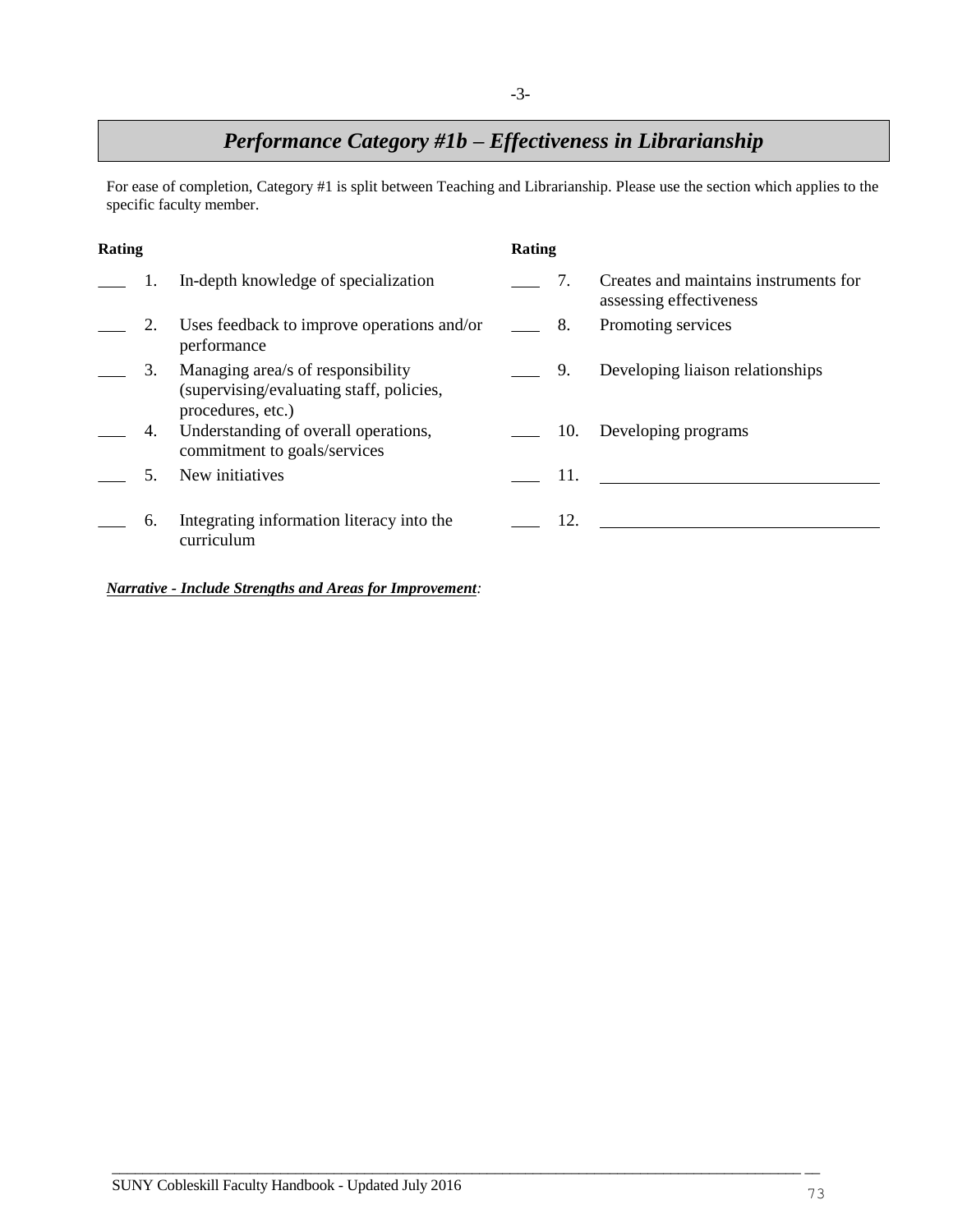### -4-

# *Performance Category #2 – Scholarship*

| Rating |    |                                                                                                          | Rating |    |                                                                      |  |
|--------|----|----------------------------------------------------------------------------------------------------------|--------|----|----------------------------------------------------------------------|--|
|        |    | Pursues advancement of knowledge base<br>and performance levels                                          |        |    | Produces articles in referred or editor-<br>reviewed publications    |  |
|        | 2. | Develops marketable instructional<br>materials or instruction material to<br>enhance course presentation |        | 6. | Engages in successful grantsmanship                                  |  |
|        | 3. | Creates peer-reviewed artistic works                                                                     |        | 7. | Creates published (or selected<br>unpublished) research, books, etc. |  |
|        | 4. | Invitations for professional presentations<br>or performances                                            |        | 8. |                                                                      |  |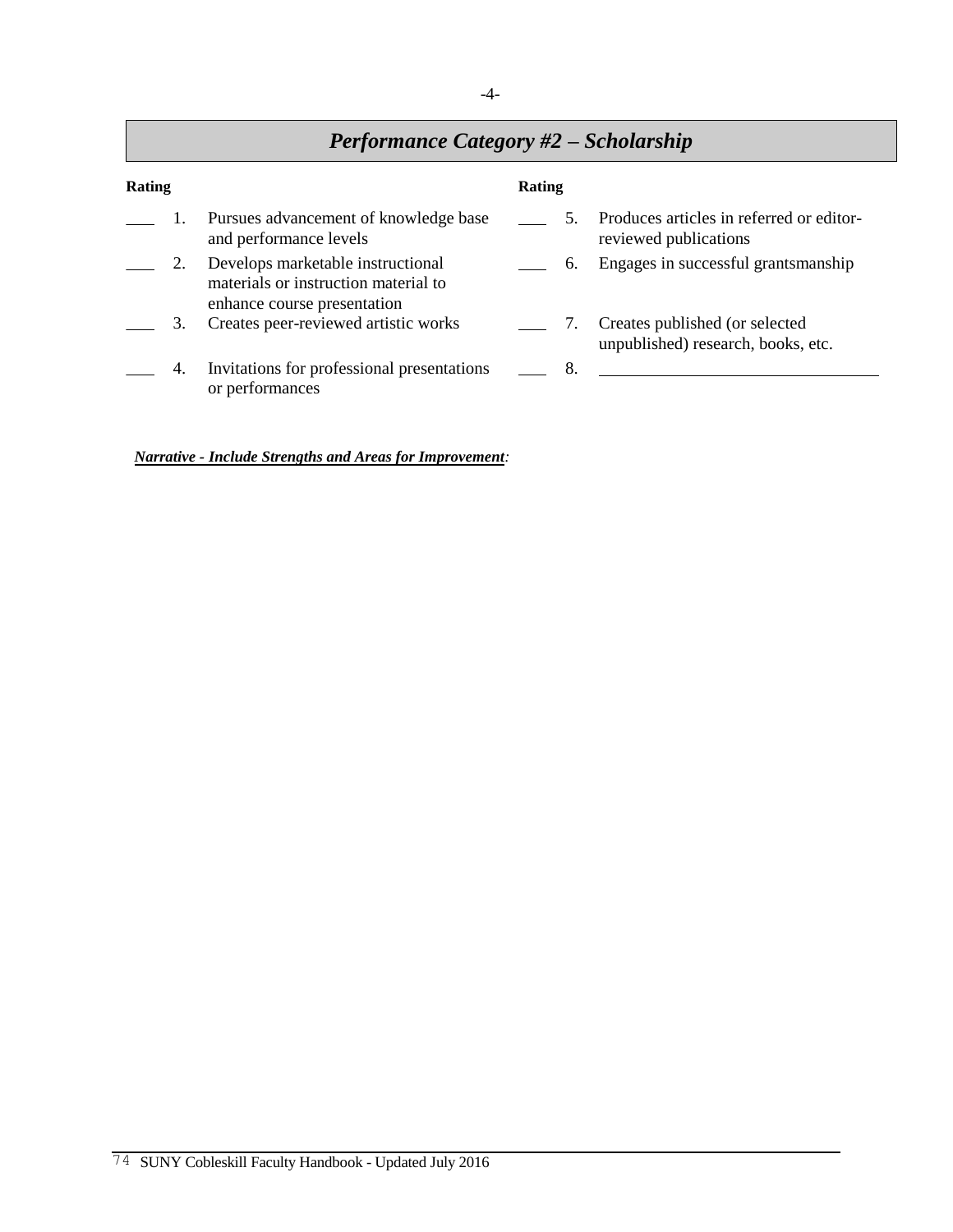# *Performance Category #3 – Service*

| Rating |    |                                                                     | Rating     |    |                                      |
|--------|----|---------------------------------------------------------------------|------------|----|--------------------------------------|
|        | 1. | Participates and/or leads in campus<br>governance                   |            |    | 7. Participates in community affairs |
|        | 2. | Participates and/or leads in University<br>governance               | $\_\_\$ 8. |    | Testifies as an expert witness       |
|        | 3. | Supports student organizations                                      |            | 9. | Serves on editorial boards           |
|        | 4. | Serves internal/external and public and/or<br>private organizations |            |    | 10. Presents keynote addresses       |
|        | 5. | Develops and implements local workshops                             |            |    | 11.                                  |
|        | 6. | Serves in professional organizations                                |            |    |                                      |

 $\overline{\phantom{a}}$  , and the contribution of the contribution of the contribution of the contribution of the contribution of the contribution of the contribution of the contribution of the contribution of the contribution of the